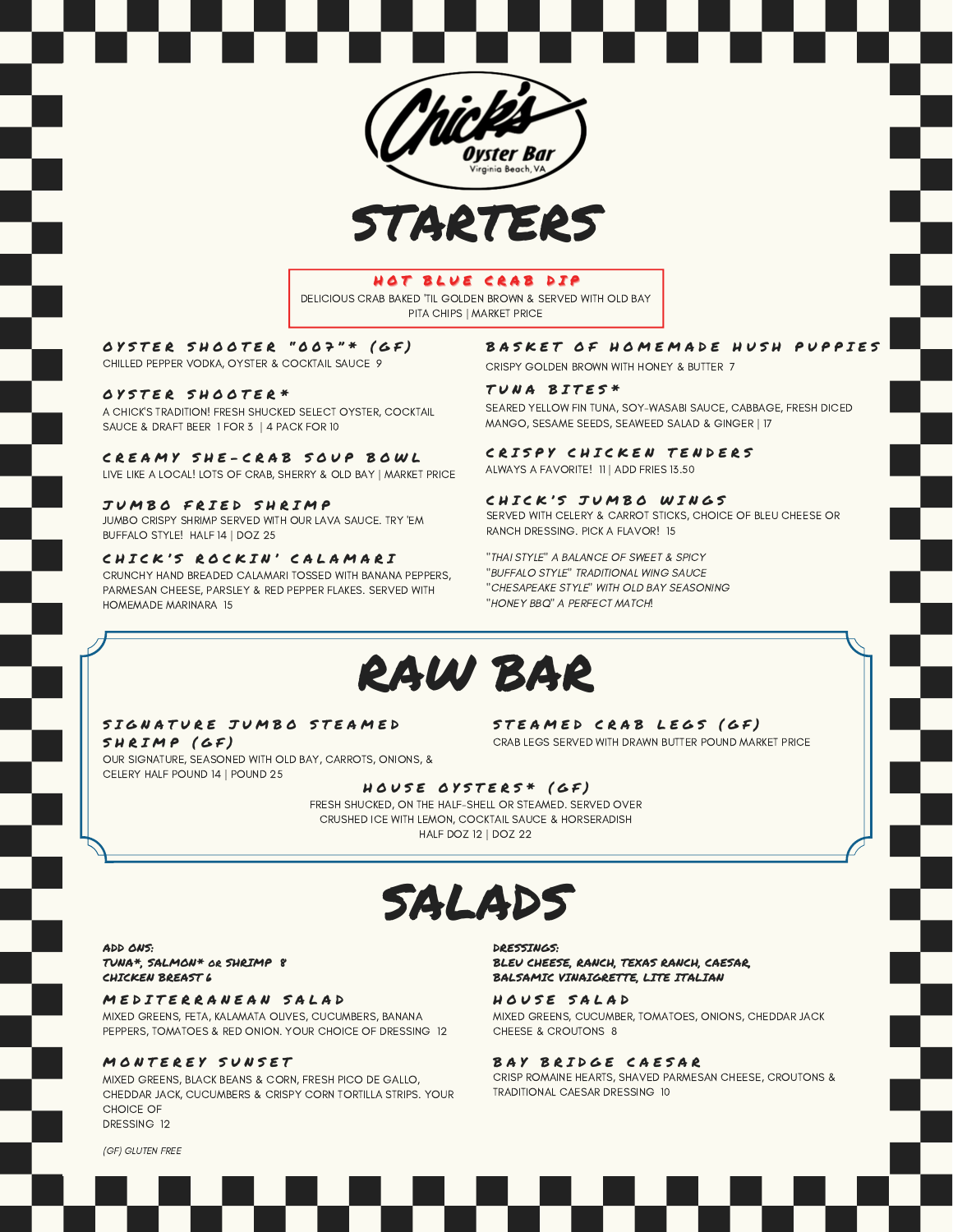## ENTREES

INCLUDES TWO HUSHPUPPIES AND A CHOICE OF TWO SIDES. SUBSTITUTE SWEET POTATO FRIES OR BROCCOLI ADD \$1.50

TODAY'S FISH OF THE DAY\* AVAILABLE GRILLED, CRISPY FRIED, OR BLACKENED | MARKET PRICE

GOLDEN FRIED FLOUNDER FRIED FLOUNDER. OUR #1 BEST-SELLING ITEM! A LOCAL'S FAVORITE 27

CHICK'S SIGNATURE CRAB CAKES THE BEST IN TOWN! AVAILABLE CRISPY FRIED, BLACKENED OR GRILLED MARKET PRICE

#### SOUTHERN FRIED SHRIMP

HAND-BREADED CRISPY FRIED SHRIMP. THEY'RE AWESOME! 26

## TACOS

TACOS SERVED ON FLOUR TORTILLAS W ITH BLACK BEANS N' RICE OR FRIES. SUBSTITUTE SWEET POTATO FRIES OR BROCCOLI ADD 1.50

#### FIRECRACKER SHRIMP TACOS

BLACKENED SHRIMP WITH SHREDDED CABBAGE, CHEDDAR JACK CHEESE, FRESH PICO DE GALLO, CILANTRO & HOUSE CHIPOTLE SAUCE 16.50 | ADD AN EXTRA TACO FOR 6

#### BAJA TUNA OR MAHI TACOS\*

YOUR CHOICE OF FRESH TUNA OR MAHI BLACKENED WITH SHREDDED CABBAGE, CHEDDAR JACK CHEESE, FRESH PICO DE GALLO, CILANTRO & HOUSE CHIPOTLE SAUCE 16.50 | ADD AN EXTRA TACO FOR 6

#### COSTA RICAN SOFT TACOS

CRISPY FLOUNDER WITH SHREDDED CABBAGE, CHEDDAR JACK CHEESE, FRESH PICO DE GALLO, CILANTRO & HOUSE CHIPOTLE SAUCE 16.50 | ADD AN EXTRA TACO FOR 6

#### BLACKENED CHICKEN TACOS

SHREDDED CABBAGE, PICO DE GALLO, CHEDDAR JACK CHEESE & HOUSE CHIPOTLE 15.50 | ADD AN EXTRA TACO FOR 6



BASKET OF FRIES 5

BASKET OF SWEET POTATO FRIES 6

(GF) HOMEMADE COLE SLAW 3

(GF) SLOW COOKED BLACK BEANS N' RICE 4

#### (GF) STEAMED BROCCOLI WITH HOLLANDAISE 5

\*CONSUMING RAW OR UNDER COOKED MEAT, EGGS, POULTRY, OR SEAFOOD, INCREASES YOUR RISK OF CONTRACTING A FOODBORNE ILLNESS - ESPECIALLY IF YOU HAVE CERTAIN MEDICAL CONDITIONS. THESE FOODS CAN BE COOKED TO ORDER.

*20% service charge will be added to parties of 6 or more. No split checks on parties of 8 or more.*

## BURGERS &

## SANDWICHES

SERVED WITH FRIES. SUBSTITUTE SWEET POTATO FRIES OR BROCCOLI ADD \$1.50. OUR BURGERS ARE FRESH HAND-SHAPED DAILY & SERVED ON A FRESH BUN. ASK FOR OUR "SET-UP": TOMATO, LETTUCE & PICKLES.

#### "THE ULTIMATE" FLOUNDER BLT

FRIED FLOUNDER, SMOKEHOUSE BACON, LETTUCE & TOMATO 17

#### CHESAPEAKE BAY CRAB CAKE SANDWICH

CRISPY FRIED, BLACKENED OR GRILLED MARKET PRICE

BLACKENED TUNA SANDWICH\* BLACKENED TUNA STEAK 17

"THE TARHEEL" CRAB BURGER\* KEEP IT SIMPLE! A GREAT BURGER TOPPED WITH BLUE CRAB MEAT. YOUR CHOICE OF CHEESE | MARKET PRICE

#### TOWERING INFERNO CHEESEBURGER\*

PEPPER JACK CHEESE, ONION, JALAPENOS & HOUSE CHIPOTLE SAUCE "HAMMER'S FAVORITE - TRY IT WITH A COOR'S LIGHT!" 15

CHICK'S BEACH CHEESEBURGER\* YOUR CHOICE OF CHEESE 14

#### "ROUTE 66" SMOKEHOUSE BACON C H E E S E B U R G E R \*

YOUR CHOICE OF CHEESE 15

"THE BAYVILLE" CHICKEN SANDWICH GRILLED WITH BBQ SAUCE, SMOKEHOUSE BACON & PEPPER JACK CHEESE 14

## HOMEmADE

## SIDES DESSERTS

WARM "TOLL HOUSE COOKIE" PIE WITH VANILLA ICE CREAM 8

CHICK'S FAMOUS KEY LIME PIE WITH WHIPPED CREAM 7

#### WARM FUDGE BROWNIE SUNDAE 8

*Be sure to stop by our Retail store up front to shop our latest Chick's Gear! OR shop online at www.chicksoysterbar.com*

Scan our QR code to stay up to date with events, live music, specials & more!



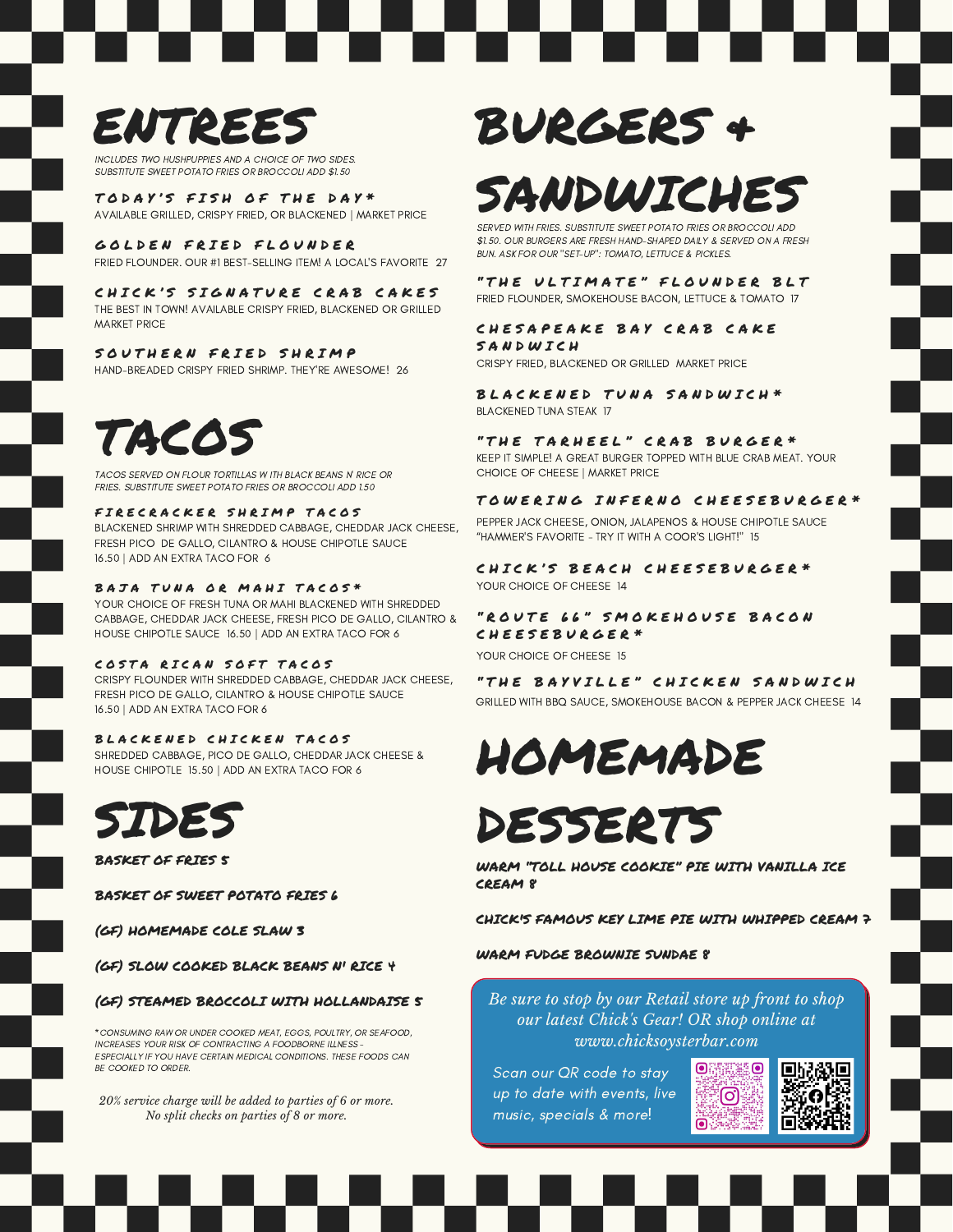

## **S** THE ORANGE CRUSH

Orangeinfused vodka, fresh squeezed orangejuice, triplesec,splash of lemon-limesoda

## MANGO CRUSH

Mango-pineapple vodka, fresh squeezed orange juice, triple sec, splash of lemon-lime soda

## BLACKBERRY CRUSH

Bourbon Whiskey, blackberry liqueur, ginger ale, splash of lemonade

## COLADA CRUSH

Coconut vodka, banana liqueur, pineapple juice, splash of lemon-lime soda

## SKINNY MARGARITA CRUSH

Tequila, agave nectar, fresh squeezed lime & orange juice

## CHERRY LIMEADE CRUSH

Cherryvodka, fresh squeezed limejuice,simplesyrup, plash of lemon-limesoda

## HAWAIIAN CRUSH

Tropical vodka, pineapple juice, orange juice, splash of lemon-lime soda

## GRAPEFRUIT INFUSION CRUSH

Grapefruit infused vodka, grapefruit juice, splash of cranberry & lemon-lime soda

## LIMEADE CRUSH

Vodka, fresh squeezed limejuice,simplesyrup,splash of lemon-limesoda

## CREAMSICLE CRUSH

Whipped vodka, fresh squeezed orange juice, splash of lemon-lime soda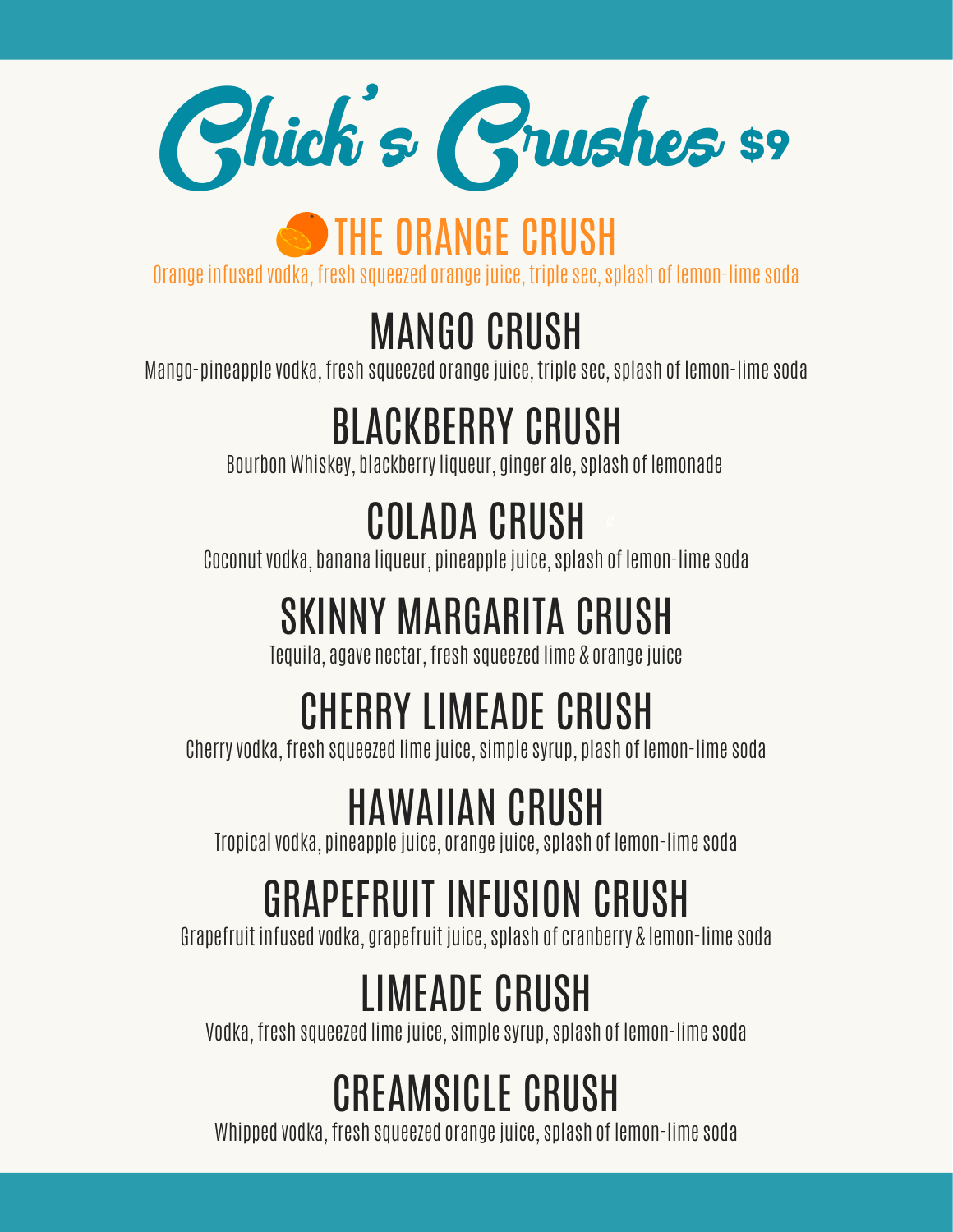

O'connor El Guapo 7.5 ABV India Pale Ale. Medium-bodied agave IPA with a smooth but strong finish \$7.50

#### Assateague Island New England IPA 7.2 ABV

Low bitterness but huge hop flavor and aroma with a boatload of citra and mosaic hops \$7.50

#### Wicked Weed Watermelon Sour 4.5 ABV

Vibrant colors, fresh fruits, and a quenching tartness \$7.50

#### Devil's Backbone Vienna Lager 4.9 ABV

Chestnut Lager. Malty aroma and subtletoastysweetness \$6.75

#### Blue Moon 5.4 ABV

Unfiltered BelgiumWhite. Pourslight golden in color with a smooth refreshing finish \$6.75

#### Bold Rock Cider 4.7 ABV

Crisp and refreshing. Tart and vibrant taste of Blue Ridge applescomesthrough in everysip \$7.25

#### Golden Road Brewing Mango Cart 4 ABV

A light Wheat Ale bursting with lots of freshmango flavor and aroma, finishing crisp and refreshing \$7.50

#### Lagunitas IPA 6.2 ABV

American Style IPA. Well-rounded, highly drinkable \$7.50

#### New Realm Brewing Co. Hazy Like a Fox IPA 6.5 ABV

New England style IPA. Juicy, fruity hops. Unfiltered super-fresh \$7.50

#### Pacifico 4.5 ABV

Exceptionally drinkable Pilsner-style Lager \$6.75

#### Kona Brewing Co. Big Wave Golden Ale 4.4 ABV

Light golden Ale with a subtle fruitiness and a delicate hop aroma \$6.75

#### Stella Artois 5.2 ABV

Malt Pilsner-styleLager. A full-bodied, well balanced character and a light, refreshing finish \$6.75

Michelob Ultra \$5.50 Yuengling Lager \$5.50

Miller Lite \$5.50 Budlight \$5.50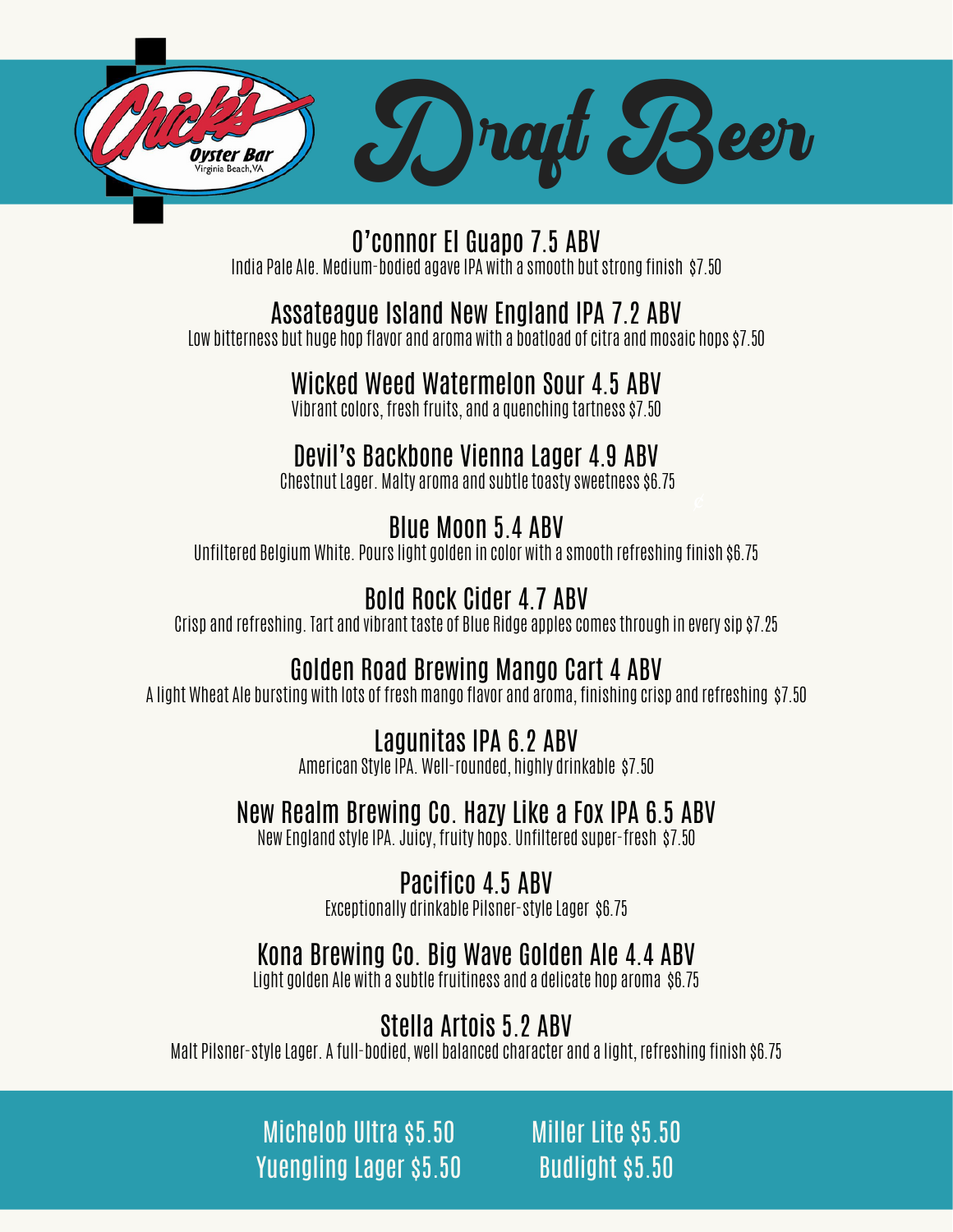## Bubbles

#### Maschio Prosecco

Prosecco, Italy. Aromas of white peach and orange blossom.Fruit forward. Split \$8 Bottle \$26

#### Gloria Ferrer Brut

North Sonoma Calley, CA. Delicate pear and floral notes backed bytoasty almond, toastyfinish. | Bottle \$38

#### Dom Perignon

Champagne,France. Notes of guava and spicy green grapefruit zest combined with stone fruit, white peach and nectarine. I Bottle \$249



**Oyster Bar** Virginia Beach, VA

> Ava Grace Rose California.Scent of wild roses, taste of apricot & honeysuckle, delicate dryfinish. Glass \$8.50 Bottle \$26



## White

#### Luna Nuda Pinot Grigio

Cortina, Italy. Bright crisp flavors of golden apple and citrus. Glass \$8.50 Bottle \$30

#### Kim Crawford Sauvignon Blanc

Marlborough, New Zealand. Ripetropical fruit flavor of passionfruit,melon, and grapefruit. | Glass \$9 Bottle \$32

#### J. Lohr River Chardonnay

Monterey, CA. Mediumbodied, oak,citrus and butter qualities, fruit and vanilla forward. | Glass \$9 Bottle \$32

#### Essence Reisling

Mosel, Germany.Fresh pineapple and apricot. | Bottle \$28

#### La Crema Chardonnay

Northern Sonoma Coast, CA. Apricot, apple, oak and rich spice aromas with whitestone-fruit. | Bottle \$38

## <u>Red</u>

#### District 7 Pinot Noir Monterey, CA. Mediumbodied with soft tannins, hints of cherry & vanilla. | Glass \$8.50 Bottle \$30

#### Tribute Cabernet Sauvignon

California. Dark juicy fruits, earthy notes of tea, shaved chocolate, velvety finish. | Glass \$9 Bottle \$32

#### Alta Vista Malbec

Mendoza, Argentina. Ripe, red fruit aromas, spicy notes with soft tannins, lively mouthfeel. | Bottle \$26

#### St. Supery Cabernet Sauvignon

Napa Valley, CA. Black plumand anise aromas with subtle vanilla fromtoasted oak. | Bottle \$45